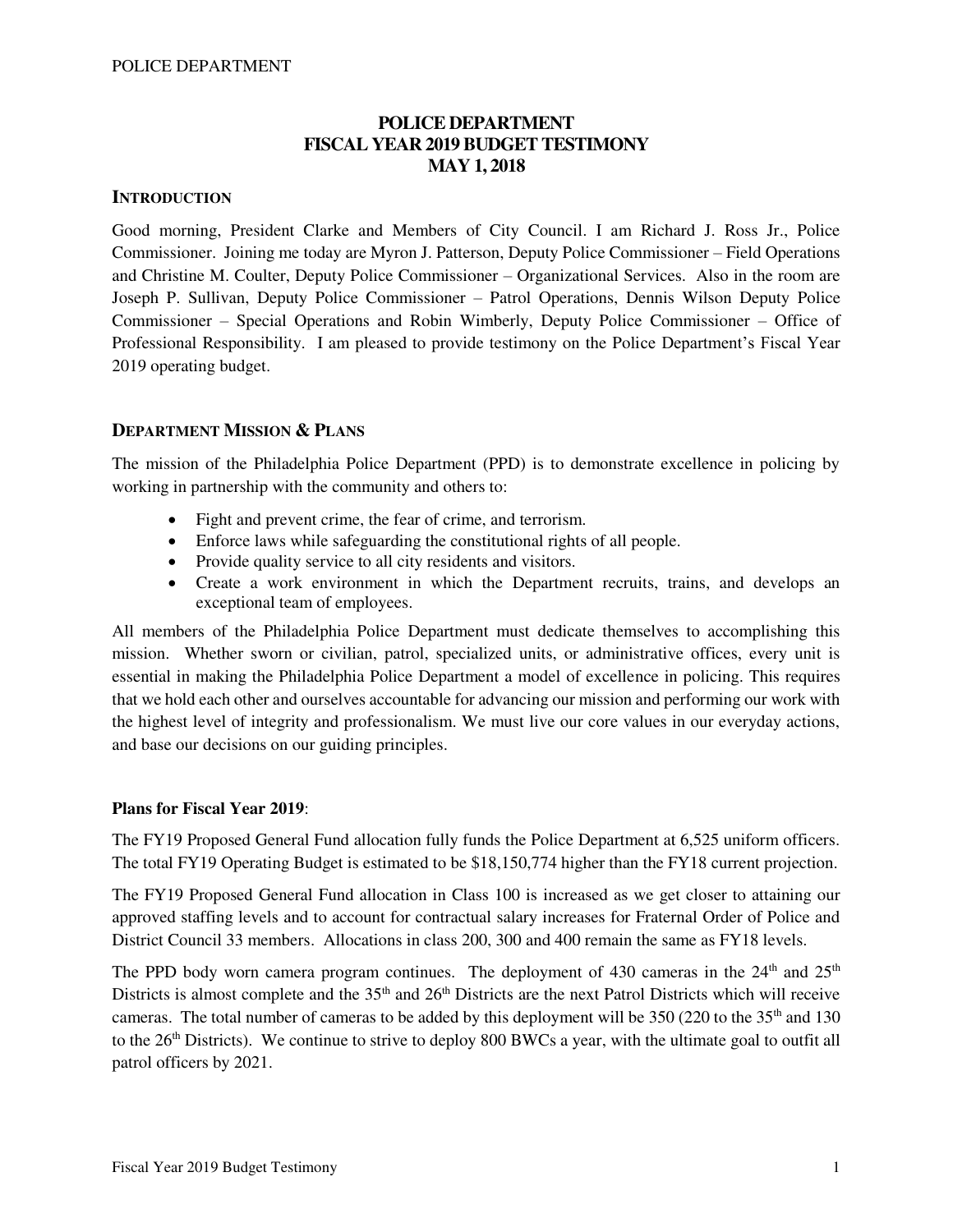The Philadelphia Police Department recognizes that there is no singular remedy for the prevalence of gun violence on our streets. Accordingly, the Department employs a comprehensive approach to combating gun violence, known as "#PPDVCR" (Philadelphia Police Department Violent Crime Response). Although not an exhaustive list, the following is a summary of the multi-tiered strategies and initiatives associated with #PPDVCR.

## Operations:

Operational strategies and initiatives are the Department's most direct methods for addressing gun violence. They include:

- Hot-Spot Patrol
- Foot Patrol
- Bicycle Patrol
- Gun Violence Reduction Task Force
- Focused Deterrence
- Narcotics Bureau Three-Day Initiatives
- Youth Violence Reduction Program
- PPD / Federal Agency Task Forces
- School Diversion

### Technology:

In both direct and indirect manners, the use of technology has been essential in anticipating, responding to, and investigating crime and criminal activity. The #PPDVCR employs a myriad of technology-based strategies, including the following:

### Intelligence Bureau

- Delaware Valley Intelligence Center (DVIC)
- SMART Policing
- SafeCam

### Forensic Science:

The application of forensic science is indispensable in investigating violent crime. Forensic science initiatives include:

- Philly Fast Brass
- National Integrated Ballistic Identification Network

### Digital and Social Media Platforms:

The Police Department utilizes a variety of social media platforms to disseminate and elicit information regarding crime, criminal offenders, and general safety precepts.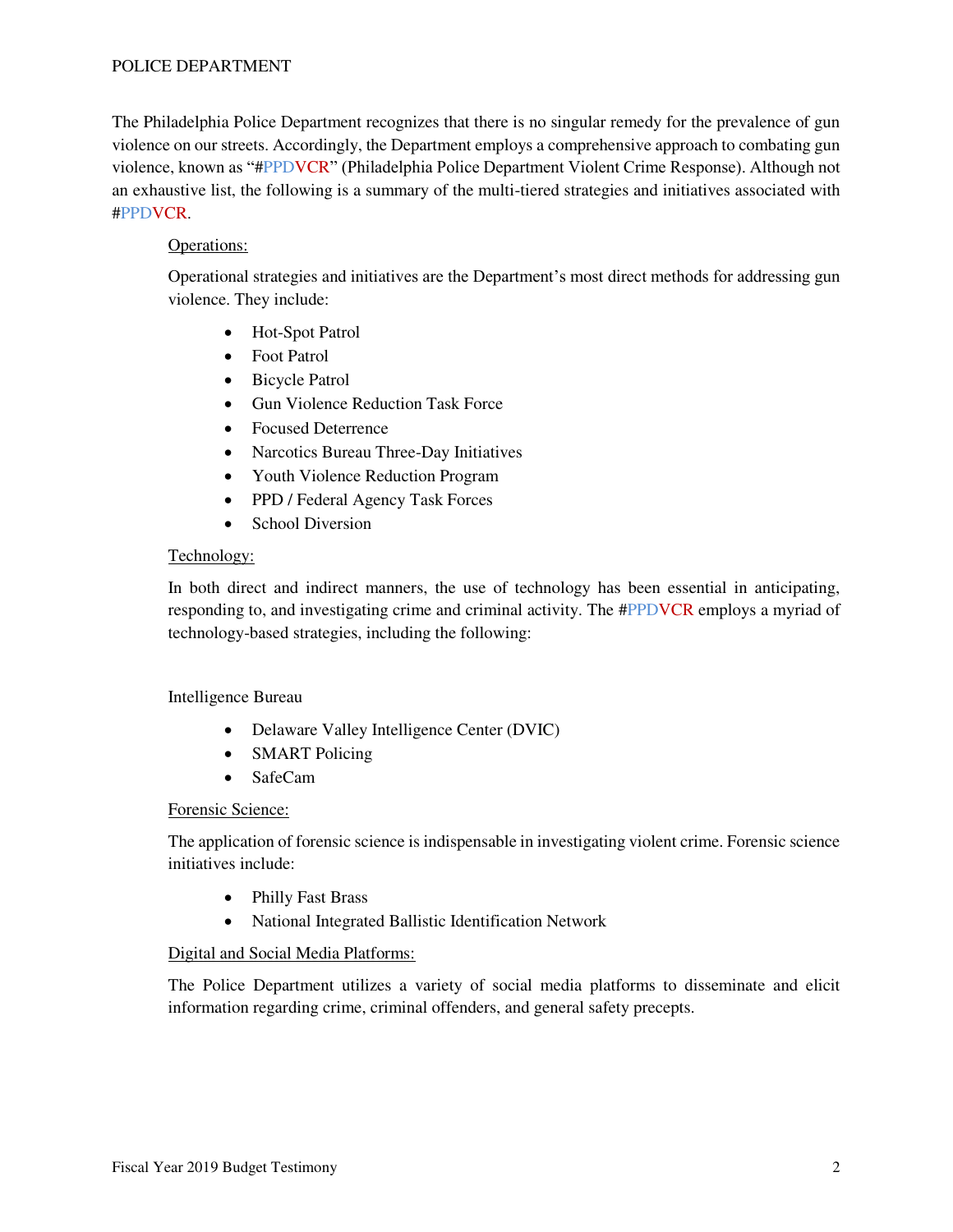# Community Engagement:

The Philadelphia Police Department's community engagement initiatives coalesce with the overall #PPDVCR strategy. Officers, supervisors and commanders routinely initiate, facilitate, and/or participate in outreach vehicles. These vehicles include, but are not limited to, the following:

- Children & Youth Engagement
- **•** The #PPDVCR strategy involves engaging young people on a perpetual basis. Youthoriented engagement initiatives include:
	- Police Athletic League
	- Police Explorer Program
	- Bigs in Blue
	- Drug Abuse Resistance Education
	- Gang Resistance Education and Training Program
	- Community Health Enrichment Empowerment Resource Services
- Community Relations/Victim Services Officers in Patrol Districts
- Police Chaplains and Police District Advisory Councils
- Town Watch Integrated Services (TWIS), Philadelphia Anti-Drug/Anti-Violence Network (PAAN), and Philadelphia Commission on Human Relations (PCHR)
- Gun Buy-Back Programs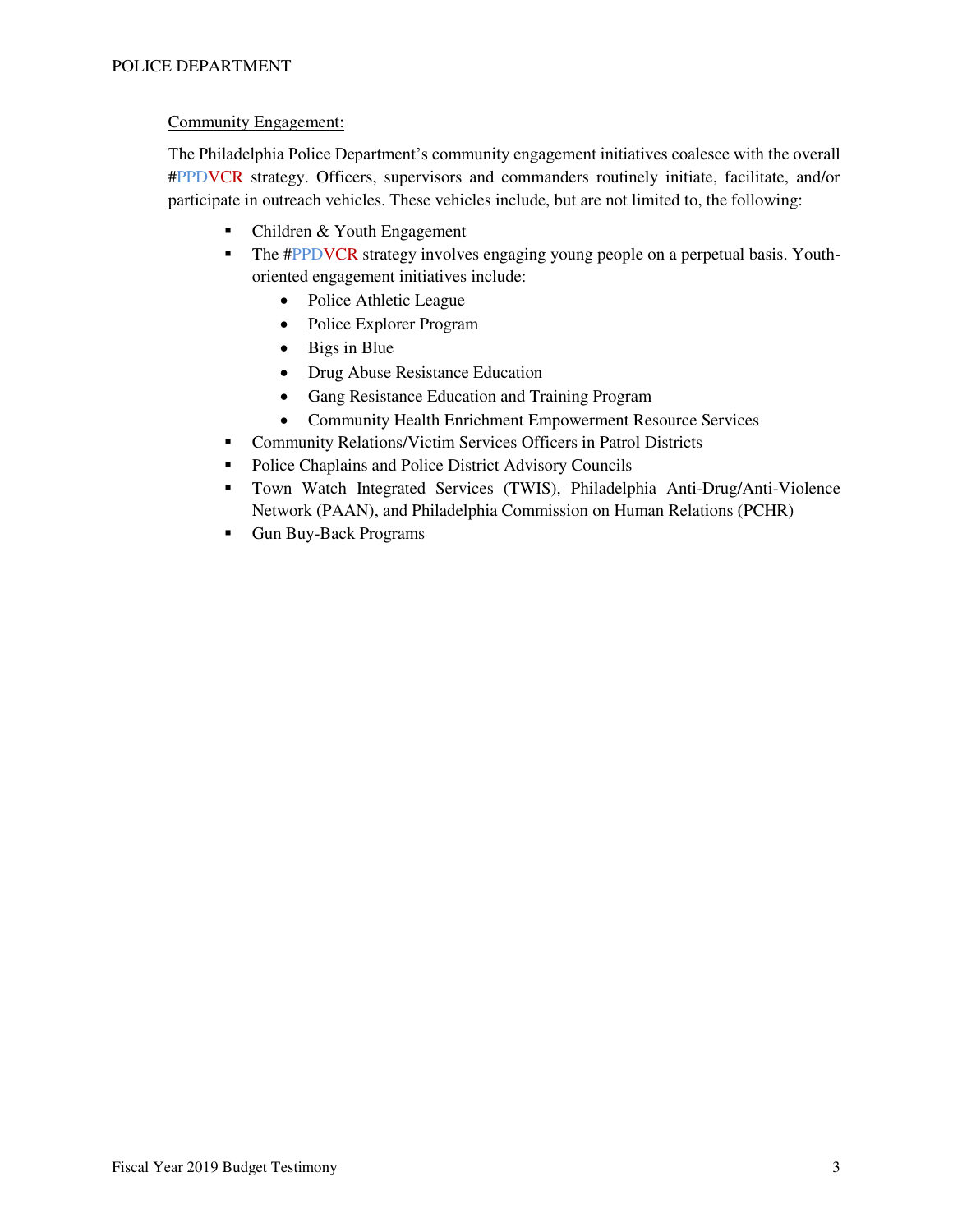# **BUDGET SUMMARY & OTHER BUDGET DRIVERS**

| <b>Staff Demographics Summary (as of December 2017)</b> |           |           |           |                               |  |  |  |  |  |
|---------------------------------------------------------|-----------|-----------|-----------|-------------------------------|--|--|--|--|--|
|                                                         | Total     | Minority  | White     | Female                        |  |  |  |  |  |
| Number of Full-Time Staff                               | 7,462     | 3,365     | 4,097     | 1,995                         |  |  |  |  |  |
| Number of Exempt Staff                                  | 13        | 8         | 8         | 5                             |  |  |  |  |  |
| Number of Executive Staff (deputy)                      | 6         | 4         | 3         | $\mathfrak{D}_{\mathfrak{p}}$ |  |  |  |  |  |
| level and above)                                        |           |           |           |                               |  |  |  |  |  |
| Average Salary, Full-Time Staff                         | \$66,790  | \$65,018  | \$68,248  | \$61,613                      |  |  |  |  |  |
| Average Salary, Exempt Staff                            | \$152,133 | \$155,595 | \$145,785 | \$149,558                     |  |  |  |  |  |
| Average Salary, Executive Staff                         | \$202,381 | \$208,431 | \$194,095 | \$196,002                     |  |  |  |  |  |
| Median Salary, Full-Time Staff                          | \$68,717  | \$68,717  | \$68,717  | \$68,717                      |  |  |  |  |  |
| Median Salary, Exempt Staff                             | \$164,436 | \$157,241 | \$144.318 | \$124,200                     |  |  |  |  |  |
| Median Salary, Executive Staff                          | \$196,002 | \$201,721 | \$190,282 | \$196,002                     |  |  |  |  |  |

| <b>Employment Levels (as of December 2017)</b>             |                 |          |  |  |  |  |  |
|------------------------------------------------------------|-----------------|----------|--|--|--|--|--|
|                                                            | <b>Budgeted</b> | Filled   |  |  |  |  |  |
| Number of Full-Time Positions                              | 7,537           | 7,462    |  |  |  |  |  |
| Number of Part-Time Positions                              | 1,037           | 877      |  |  |  |  |  |
| Number of Exempt Positions                                 | 13              | 13       |  |  |  |  |  |
| Number of Executive Positions (deputy)<br>level and above) | 6               | 6        |  |  |  |  |  |
| Average Salary of All Full-Time Positions                  | \$66,790        | \$66,790 |  |  |  |  |  |
| Median Salary of All Full-Time Positions                   | \$68,717        | \$68,717 |  |  |  |  |  |

| <b>General Fund Financial Summary by Class</b>  |                |                    |                |                       |                |                  |
|-------------------------------------------------|----------------|--------------------|----------------|-----------------------|----------------|------------------|
|                                                 | FY17 Original  | FY17 Actual        | FY18 Original  | <b>FY18</b> Estimated | FY19 Proposed  | Difference:      |
|                                                 | Appropriations | <b>Obligations</b> | Appropriations | Obligations           | Appropriations | <b>FY19-FY18</b> |
| Class 100 - Employee Compensation               | \$629,443,111  | \$631,459,043      | \$631,372,338  | \$670,608,411         | \$688,759,185  | \$18,150,774     |
| Class 200 - Purchase of Services                | \$7,462,807    | \$7,425,914        | \$7,462,807    | \$7,462,807           | \$7,462,807    | \$0              |
| Class 300/400 - Materials, Supplies & Equipment | \$13,270,952   | \$12,516,712       | \$13,270,952   | \$13,270,952          | \$13,270,952   | \$0              |
| Class 500 - Contributions                       | \$0            | \$14,874,051       | \$0            | \$0                   | \$0            | \$0              |
|                                                 | \$650,176,870  | \$666,275,720      | \$652,106,097  | \$691,342,170         | \$709,492,944  | \$18,150,774     |

| <b>Contracts Summary (Professional Services only)</b> |             |             |             |             |             |                              |  |  |  |  |
|-------------------------------------------------------|-------------|-------------|-------------|-------------|-------------|------------------------------|--|--|--|--|
|                                                       | <b>FY13</b> | <b>FY14</b> | <b>FY15</b> | <b>FY16</b> | <b>FY17</b> | <b>FY18 YTD</b><br>(Q1 & Q2) |  |  |  |  |
| Total amount of contracts                             | \$539,954   | \$2,217,464 | \$801.321   | \$1,411,350 | \$1,060,500 | \$314,003                    |  |  |  |  |
| Total amount to M/W/DSBE                              | \$35,594    | \$215.331   | \$81.131    | \$82,556    | \$267,150   | \$62,046                     |  |  |  |  |
| <b>Participation Rate</b>                             | $7\%$       | 10%         | $10\%$      | $6\%$       | 25%         | 20%                          |  |  |  |  |

| Total M/W/DSBE Contract Participation Goal (Public Works; Services,<br>Supplies & Equipment; and Professional Services combined) |             |             |             |  |  |  |  |
|----------------------------------------------------------------------------------------------------------------------------------|-------------|-------------|-------------|--|--|--|--|
|                                                                                                                                  | <b>FY17</b> | <b>FY18</b> | <b>FY19</b> |  |  |  |  |
| M/W/DSBE Contract Participation Goal                                                                                             | 8%          | $9\%$       | 10%         |  |  |  |  |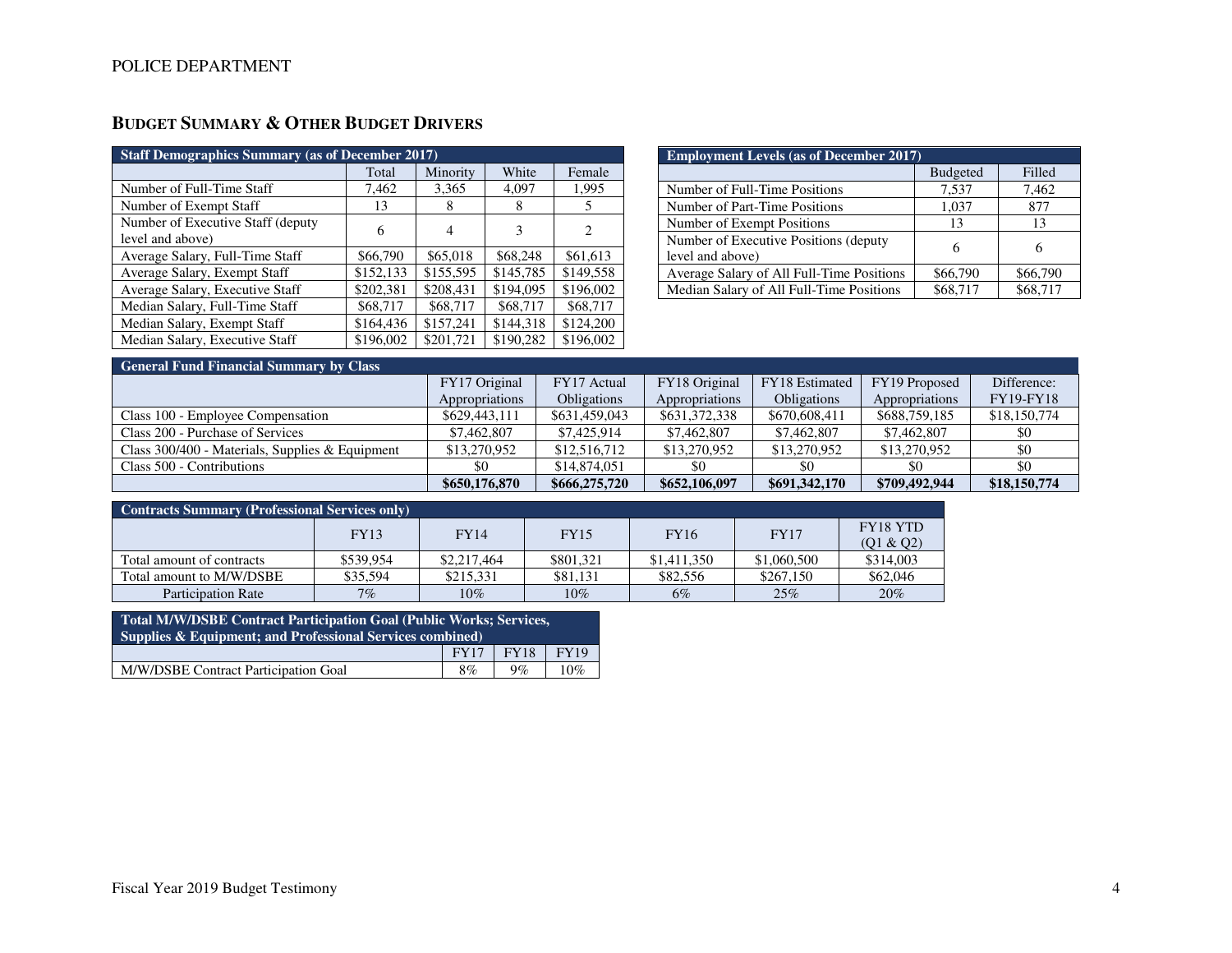# **PROPOSED BUDGET OVERVIEW**

## **Proposed Funding Request**:

The proposed Fiscal Year 2019 General Fund budget totals \$709,492,994, an increase of \$18,150,774 over Fiscal Year 2018 estimated obligation levels. This increase is primarily due to the contract raises for Fraternal Order of Police members (3.5%) and District Council 33 members (2.5%), as well as full-funded staffing levels.

The proposed budget includes:

- \$688,759,185 in Class 100, an \$18,150,774 increase over FY18. This funding will fund all uniform, civilian and School Crossing Guard wages.
- \$7,462,807 in Class 200, the same amount as FY18. This will fund Uniform Clothing Maintenance and the purchase of professional services, training, repairs and maintenance, tuition reimbursement, required to maintain the services provided by the Philadelphia Police Department.
- \$13,270,952 in Class 300/400, the same amount as FY18. This will fund Uniform Clothing Allowance and the purchase of all the materials and supplies required to maintain the services provided by the Philadelphia Police Department.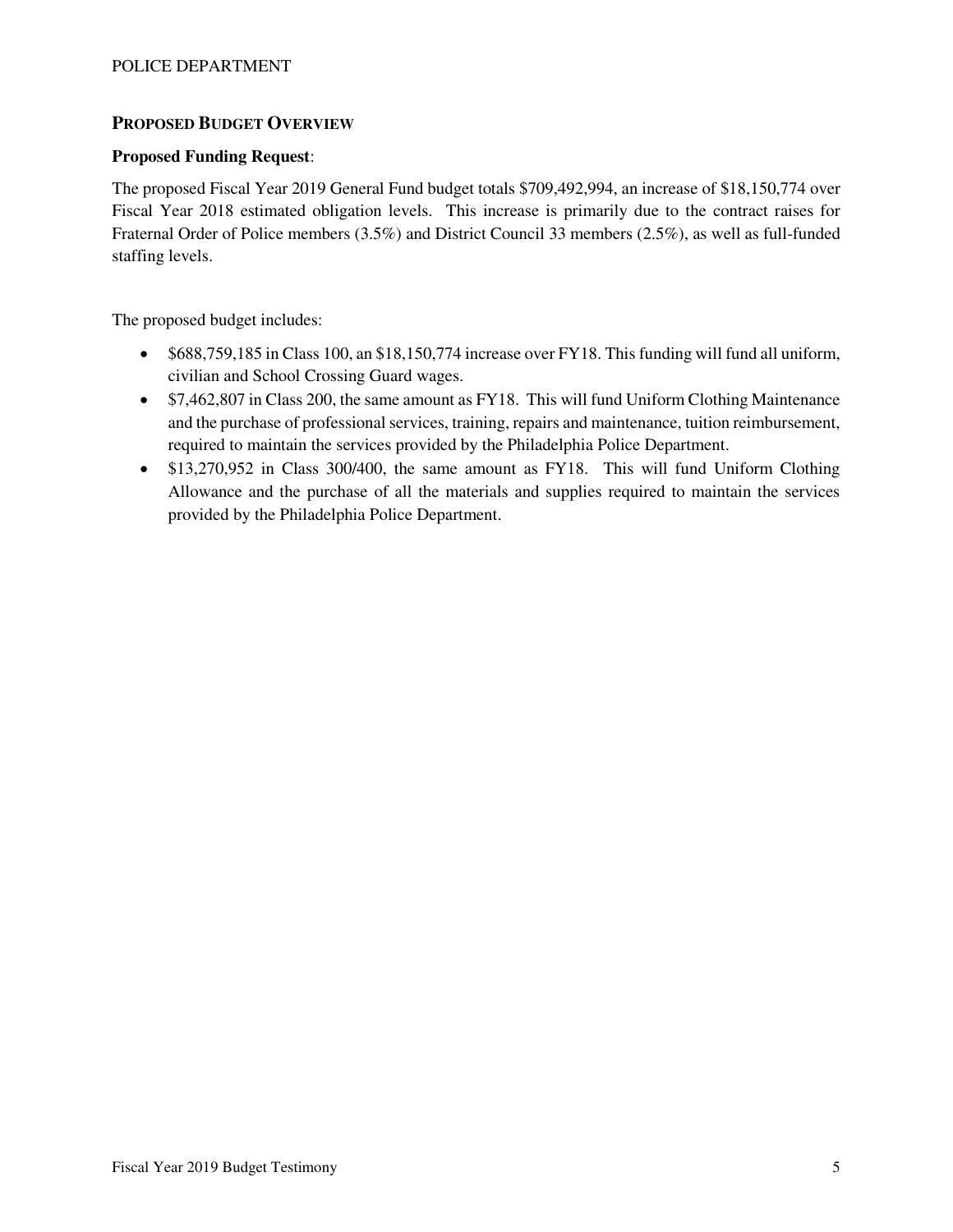# **STAFFING LEVELS**

The department is requesting 7,371 General Fund budgeted positions for FY19, which is level with FY18 levels.

# **NEW HIRES**

|                                 | New Hires (from 7/1/2017 to December 2017) |                |                |                              |            |      |          |            |           |            |              |           |         |          |         |           |
|---------------------------------|--------------------------------------------|----------------|----------------|------------------------------|------------|------|----------|------------|-----------|------------|--------------|-----------|---------|----------|---------|-----------|
|                                 | Total<br>Number of<br>New Hires            | Haitian/Creole | Patua/Jamaican | American<br>Sign<br>Language | Laotian    | Urdu | Punjabi  | Vietnamese | Cantonese | Spanish    | Polish       | Ukrainian | Russian | Albanian | Italian | Bulgarian |
| Black or<br>African<br>American | 60                                         |                |                |                              | 0          |      | $\Omega$ | $\Omega$   |           | $\Omega$   | $\Omega$     |           | 0       |          |         | -0        |
| Asian                           |                                            |                |                |                              |            |      |          |            |           | $^{\circ}$ | $\mathbf{U}$ |           |         |          |         |           |
| Hispanic<br>or Latino           | 49                                         |                | $\Omega$       |                              | $^{\circ}$ |      | $\Omega$ | $\Omega$   |           | 28         | $\Omega$     |           | ∩       |          |         | $\Omega$  |
| White                           | 141                                        |                |                |                              |            |      | $\Omega$ |            |           | $\Omega$   |              |           |         |          |         |           |
| Total                           | 255                                        |                |                |                              |            |      |          |            |           | 28         |              |           |         |          |         |           |

Since December 2017, the department hired 115 employees. Of these employees, a total of 17 languages are spoken with the following demographics:

| <b>Black or African American</b> | (1) American Sign Language, (2) Haitian/Creole            |
|----------------------------------|-----------------------------------------------------------|
| Asian                            | $(1)$ Vietnamese, $(1)$ Taiwanese, $(1)$ Mandarin Chinese |
| <b>Hispanic or Latino</b>        | $(7)$ Spanish                                             |
| White                            | $(1)$ Arabic, $(1)$ French, $(1)$ Greek, $(1)$ Spanish    |

Fiscal Year 2019 Budget Testimony 6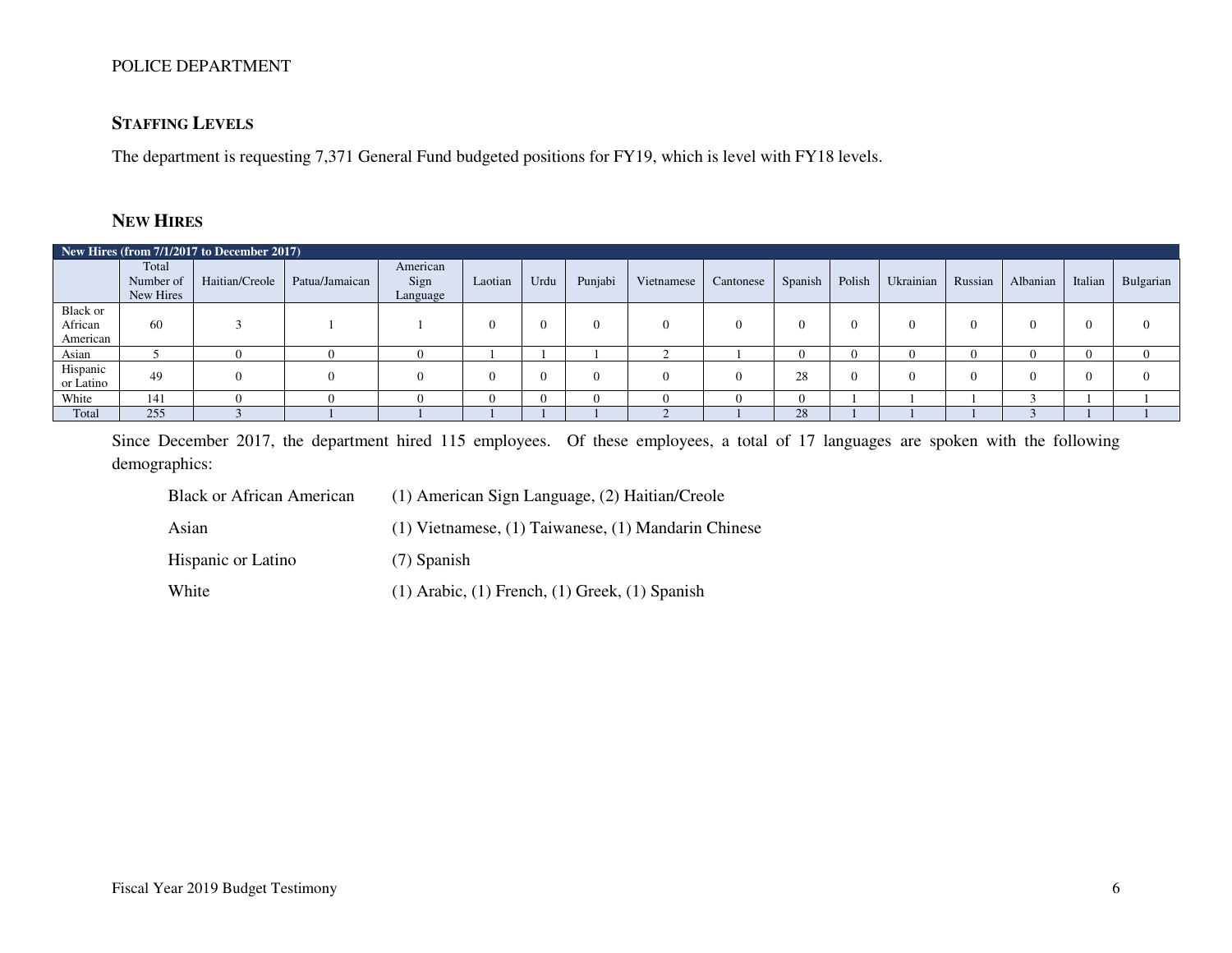# **PERFORMANCE, CHALLENGES, AND INITIATIVES**

### **Aviation**:

| FY19 Strategic Goals                                      |             |                 |                                 |                                 |  |  |  |  |  |
|-----------------------------------------------------------|-------------|-----------------|---------------------------------|---------------------------------|--|--|--|--|--|
| Reduce the number of stolen rental vehicles. <sup>1</sup> |             |                 |                                 |                                 |  |  |  |  |  |
| <b>FY19 Performance Measures</b>                          |             |                 |                                 |                                 |  |  |  |  |  |
|                                                           | <b>FY17</b> | <b>FY18 YTD</b> |                                 |                                 |  |  |  |  |  |
| Measure                                                   | Actual      | $(Q1 + Q2)$     | FY18 Target                     | FY19 Target                     |  |  |  |  |  |
| Number of stolen rental vehicles                          | 94          | 10              | A reduction from<br>FY17 actual | A reduction from<br>FY17 actual |  |  |  |  |  |

*<sup>1</sup> This includes both vehicles that are rented and never returned and vehicles that are stolen off the rental companies' lots.*

#### **Criminal Investigations**:

| <b>FY19 Strategic Goals</b>                                 |             |                 |             |             |  |  |  |  |
|-------------------------------------------------------------|-------------|-----------------|-------------|-------------|--|--|--|--|
| Continue to increase the homicide clearance rate.           |             |                 |             |             |  |  |  |  |
| <b>FY19 Performance Measures</b>                            |             |                 |             |             |  |  |  |  |
|                                                             | <b>FY17</b> | <b>FY18 YTD</b> | <b>FY18</b> | <b>FY19</b> |  |  |  |  |
| Measure                                                     | Actual      | $(Q1 + Q2)$     | Target      | Target      |  |  |  |  |
| Homicide clearance rate <sup>1</sup>                        | 36.8%       | $46.1\%$        | $60.0\%$    | $60.0\%$    |  |  |  |  |
| Sexual assault clearance rate                               | 50.2%       | 71.3%           | $60.0\%$    | 60.0%       |  |  |  |  |
| Average number of days to process a gun permit <sup>2</sup> | 37          | 18              | < 45        | $\leq 45$   |  |  |  |  |

<sup>*1</sup> Year-to-date (YTD) is calculated by taking the total clearances divided into total murders for the YTD period.</sup>* 

<sup>2</sup> This is set by state law at 45 days. PPD is working to comply with a court mandate to process gun permits in accordance with this requirement.

#### **Field Operations**:

#### **FY19 Strategic Goals**

- Increase the number of Federal prosecutions that involve gun crimes.
- Increase the number of Bicycle Patrol Officers.
- Increase the number of children involved in the Police Athletic League.

| <b>FY19 Performance Measures</b>                                                    |             |                 |                              |                                 |
|-------------------------------------------------------------------------------------|-------------|-----------------|------------------------------|---------------------------------|
|                                                                                     | <b>FY17</b> | <b>FY18 YTD</b> | <b>FY18</b>                  | <b>FY19</b>                     |
| Measure                                                                             | Actual      | $(Q1 + Q2)$     | Target                       | Target                          |
| Number of bike patrol officers <sup>1</sup>                                         | N/A         | 121             | 10%<br>increase              | 10%<br>increase                 |
| Number of children enrolled in Police Athletic League (PAL)<br>centers <sup>2</sup> | 75,650      | 40,849          | 20%<br>increase<br>over FY17 | $10\%$<br>increase<br>over FY17 |
| Number of part 1 violent crimes                                                     | 15,368      | 7,763           | A reduction<br>from $FY17$   | A reduction<br>from FY18        |
| Number of shooting victims                                                          | 1,294       | 641             | A reduction<br>from FY17     | A reduction<br>from FY18        |
| Number of homicides                                                                 | 307         | 160             | A reduction<br>from $FY17$   | A reduction<br>from FY18        |
| Number of burglaries                                                                | 6,852       | 3,460           | A reduction<br>from $FY17$   | A reduction<br>from FY18        |

*1 This is a new measure for FY18, so prior-year data is not available.* 

*<sup>2</sup> "Enrolled" refers to children who sign up to attend one or more events. These are individuals for whom the PAL center has names and contact information and to whom membership-type cards are issued.*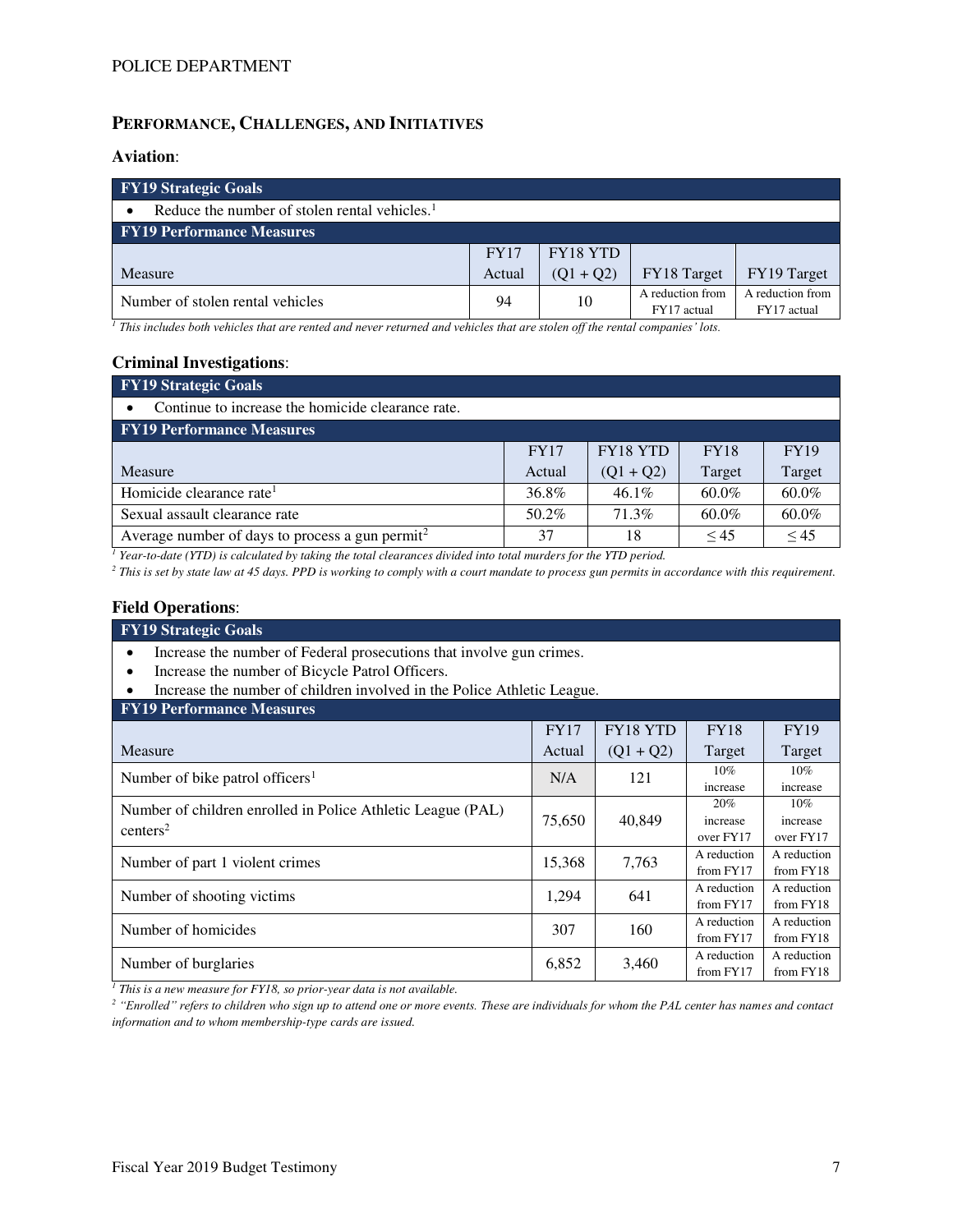**Forensics**:

| <b>FY19 Strategic Goals</b>                                                                                                                                                                                                                                                      |             |                 |             |             |  |  |  |  |
|----------------------------------------------------------------------------------------------------------------------------------------------------------------------------------------------------------------------------------------------------------------------------------|-------------|-----------------|-------------|-------------|--|--|--|--|
| Upgrade BEAST (Laboratory Information Management System) to improve automated workflows in the<br>OFS and evidence tracking throughout the PPD.<br>Add an additional Integrated Ballistic Identification System to improve productivity within the Philly Fast<br>Brass program. |             |                 |             |             |  |  |  |  |
| Provide actionable intelligence for investigations and meet all trial commitments through continued<br>improvements to casework productivity.                                                                                                                                    |             |                 |             |             |  |  |  |  |
| <b>FY19 Performance Measures</b>                                                                                                                                                                                                                                                 |             |                 |             |             |  |  |  |  |
|                                                                                                                                                                                                                                                                                  | <b>FY17</b> | <b>FY18 YTD</b> | <b>FY18</b> | <b>FY19</b> |  |  |  |  |
| Measure                                                                                                                                                                                                                                                                          | Actual      | $(Q1 + Q2)$     | Target      | Target      |  |  |  |  |

| Number of cases (submissions) received                                                                                 | 27.938 | 15.437   | 30,000                        | 30,000                        |
|------------------------------------------------------------------------------------------------------------------------|--------|----------|-------------------------------|-------------------------------|
| Number of investigative leads provided to investigators<br>through forensic databases (ballistic, DNA, and prints) $1$ | 921    | 669      | Increase over<br>FY17 actuals | Increase over<br>FY18 actuals |
| Percent of new sexual assault kit (SAK) cases completed<br>within the recommended 180 days, as stated in PA Act 27     | 51.0%  | $45.0\%$ | $60.0\%$                      | 60.0%                         |

<sup>1</sup> The Department has set FY18 and FY19 targets, but actual performance is dependent on evidence available in the forensic database.

### **Organizational Support Services**:

| <b>FY19 Strategic Goals</b>                                                                         |                       |             |             |             |  |  |  |  |
|-----------------------------------------------------------------------------------------------------|-----------------------|-------------|-------------|-------------|--|--|--|--|
| Increase the number of minority and female officers.                                                |                       |             |             |             |  |  |  |  |
| Increase the number of body worn cameras deployed by officers.                                      |                       |             |             |             |  |  |  |  |
| Attain authorized sworn positions.                                                                  |                       |             |             |             |  |  |  |  |
| <b>FY19 Performance Measures</b>                                                                    |                       |             |             |             |  |  |  |  |
|                                                                                                     | <b>FY17</b>           | FY18 YTD    | <b>FY18</b> | <b>FY19</b> |  |  |  |  |
| Measure                                                                                             | Actual                | $(Q1 + Q2)$ | Target      | Target      |  |  |  |  |
| Percent of authorized sworn positions filled <sup>1</sup>                                           | 97.1%                 | 96.8%       | 100.0%      | 100.0%      |  |  |  |  |
| Percent of officers who are female <sup>2</sup>                                                     | 21.6%                 | 21.6%       | 52.7%       | 52.7%       |  |  |  |  |
| Percent of officers who are minority <sup>2</sup>                                                   | 58.1%                 | 58.1%       |             |             |  |  |  |  |
| Percent of in-service police officers that have received reality-                                   | N/A                   | 58.0%       | 68.0%       | 86.0%       |  |  |  |  |
| based training $(RBT)^3$                                                                            |                       |             |             |             |  |  |  |  |
| Percent of officers trained in the administration of Naloxone in                                    |                       |             |             | 50.0%       |  |  |  |  |
| high-need areas of the city <sup>4</sup>                                                            | N/A<br>39.0%<br>45.0% |             |             |             |  |  |  |  |
| Number of body worn cameras deployed <sup>5</sup>                                                   | 271                   | 60          | 160         | 200         |  |  |  |  |
| Percent of 911 calls answered within 10 seconds <sup>6</sup><br>89.9%<br>92.7%<br>90.0%<br>$90.0\%$ |                       |             |             |             |  |  |  |  |

*<sup>1</sup> "Authorized" refers to the number of budgeted positions.*

*2 Target is based on census data for Philadelphia. PPD is focused on recruitment efforts with the goal of having the police force reflect the demographics of the city.* 

*3 Reality-based training (RBT) is a law enforcement training tool that simulates the mental and physical reactions experienced in high-stress situations in order to help officers prepare for encountering similar situations on the job. RBT is new to the Police Department. The eventual*  goal is to have all patrol and special patrol officers trained with RBT. The Department is first administering RBT to all patrol and special patrol *officers and hopes to revert to a three-year training rotation cycle whereby all officers are retrained within the three-year period. The Department expects to train another 1000-1200 officers (approximately 300 per quarter) in calendar year 2018.* 

*<sup>4</sup> "High-need areas" are defined using data from the Fire Department regarding prevalence of overdoses by zip code. This denominator can change over time.* 

 $^5$  The goal is to increase the number of body worn cameras deployed. The FY18 YTD is lower than expected due to unforeseen infrastructure *delays. However, the Department has resolved the issues and expects the camera deployment in FY18 Q3 to put them back on target for the year. 6 The goal is to be above 90%.*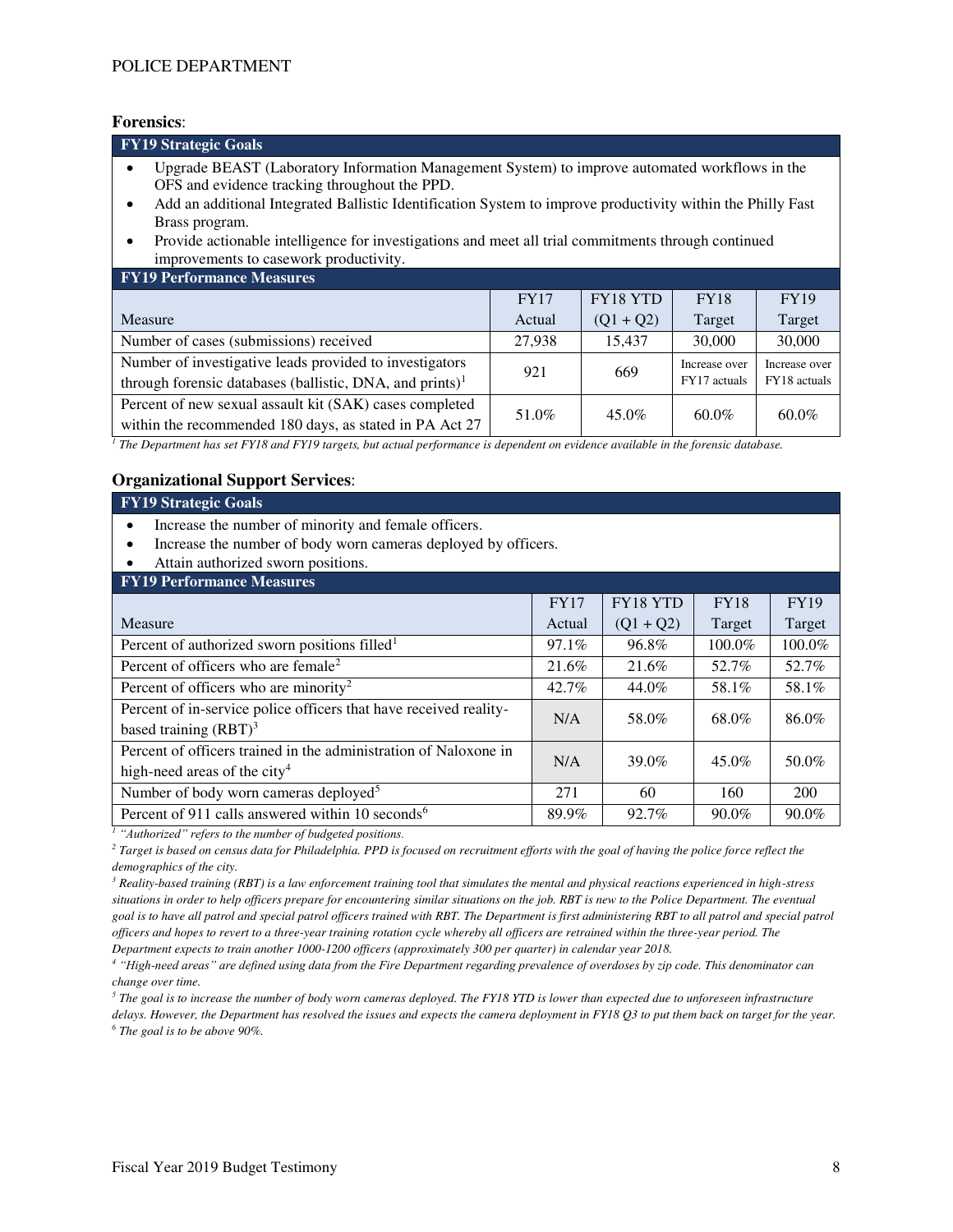# **Professional Standards**:

| <b>FY19</b> Strategic Goals                                                                                                                                                                                                                                                 |             |             |             |             |  |  |  |  |  |
|-----------------------------------------------------------------------------------------------------------------------------------------------------------------------------------------------------------------------------------------------------------------------------|-------------|-------------|-------------|-------------|--|--|--|--|--|
| Fully implement the Customer Service Initiative throughout all Patrol Districts.<br>Increase investigation completion rate by 10% for all investigators assigned to the Internal Affairs Bureau.<br>Further reduce Complaints Against Police by an additional five percent. |             |             |             |             |  |  |  |  |  |
| <b>FY19 Performance Measures</b>                                                                                                                                                                                                                                            |             |             |             |             |  |  |  |  |  |
|                                                                                                                                                                                                                                                                             | <b>FY17</b> | FY18 YTD    | <b>FY18</b> | <b>FY19</b> |  |  |  |  |  |
| Measure                                                                                                                                                                                                                                                                     | Actual      | $(Q1 + Q2)$ | Target      | Target      |  |  |  |  |  |
| Number of civilian complaints against police officers                                                                                                                                                                                                                       | 713         | 313         | A reduction | A reduction |  |  |  |  |  |
|                                                                                                                                                                                                                                                                             |             |             | from FY17   | from FY18   |  |  |  |  |  |
| Number of police-involved shootings                                                                                                                                                                                                                                         | 37          | 18          | A reduction | A reduction |  |  |  |  |  |
|                                                                                                                                                                                                                                                                             |             |             | from FY17   | from FY18   |  |  |  |  |  |

*1 The 90-day requirement is an internal policy.*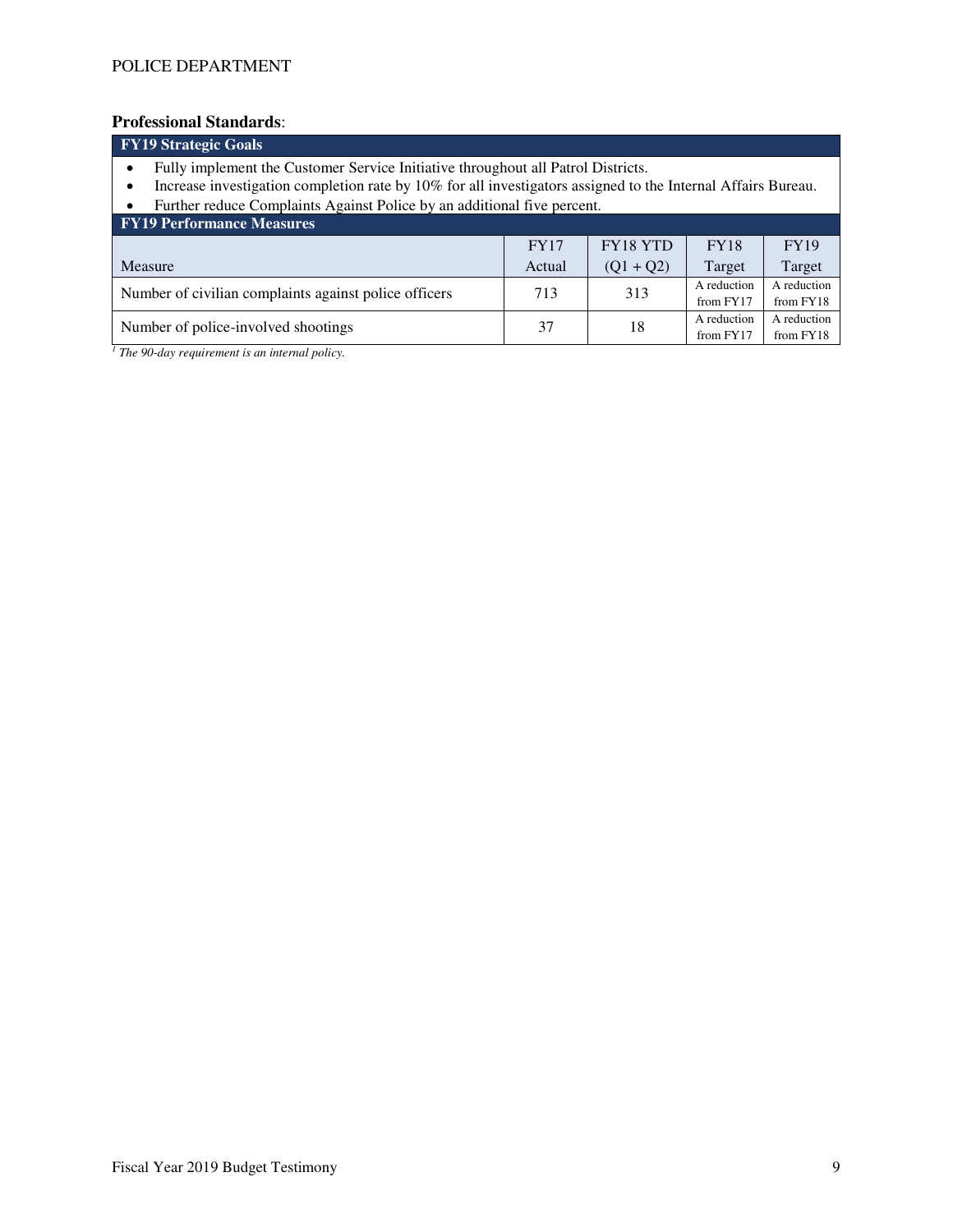# **OTHER BUDGETARY IMPACTS**

#### **Federal and State (Where Applicable)**

The PPD does not believe that at this time we could accurately describe the impact of Federal or State cuts. There is much ambiguity regarding the grants that we could lose moving forward. Obviously, we must prepare for the worst-case scenario. In FY19, the Police Department will receive \$15,746,029 in Federal and State grants. These funds are for combating Human Trafficking, Sexual Assault Kit Initiative, Forensic Science DNA Backlog, Highway Safety Initiatives and Port Security, to name just a few.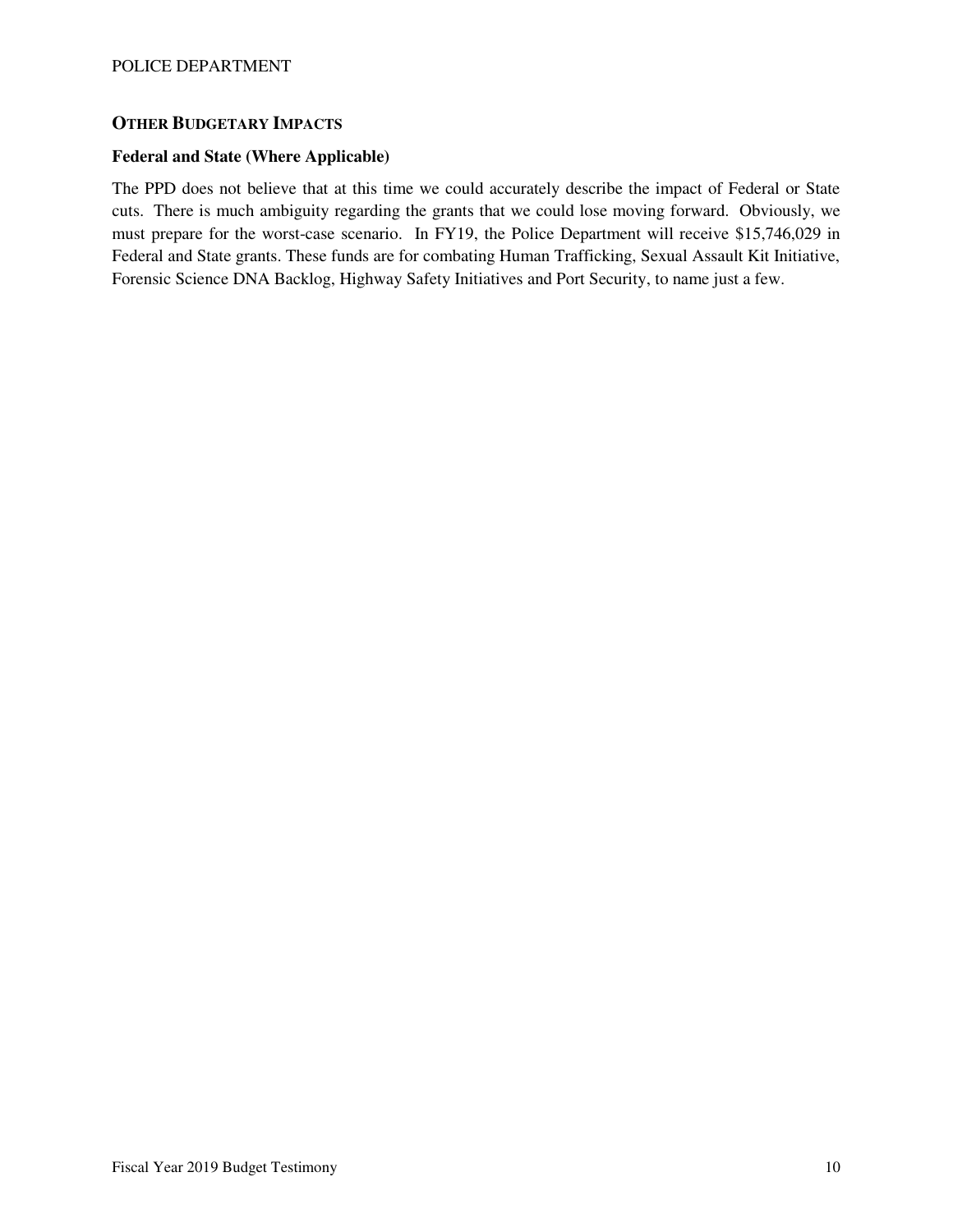# **CONTRACTING EXPERIENCE**

| M/W/DSBE Participation on Large Professional Services Contracts |                                |                                    |                          |                               |                           |                                                 |                                          |                                         |                                                   |                                                                                                                     |                                                          |
|-----------------------------------------------------------------|--------------------------------|------------------------------------|--------------------------|-------------------------------|---------------------------|-------------------------------------------------|------------------------------------------|-----------------------------------------|---------------------------------------------------|---------------------------------------------------------------------------------------------------------------------|----------------------------------------------------------|
| Top Five Largest Contracts, FY18                                |                                |                                    |                          |                               |                           |                                                 |                                          |                                         |                                                   |                                                                                                                     |                                                          |
| Vendor<br>Name                                                  | Service Provided               | Dollar<br>Amount<br>of<br>Contract | <b>RFP</b> Issue<br>Date | Contract<br><b>Start Date</b> | Ranges in<br><b>RFP</b>   | $%$ of<br>M/W/DSBE<br>Participation<br>Achieved | \$ Value of<br>M/W/DSBE<br>Participation | Total %<br>Participation<br>- All DSBEs | Total \$<br>Value<br>Participation<br>- All DSBEs | Local<br><b>Business</b><br>(principal<br>place of<br>business<br>located<br>within City<br>limits)<br>[yes $/no$ ] | Waiver for<br>Living Wage<br>Compliance?<br>[yes $/no$ ] |
|                                                                 |                                |                                    |                          |                               | MBE:                      |                                                 |                                          |                                         |                                                   |                                                                                                                     |                                                          |
|                                                                 |                                |                                    |                          |                               | BGFE <sup>1</sup>         | $0\%$                                           | \$0                                      |                                         |                                                   |                                                                                                                     |                                                          |
|                                                                 |                                |                                    |                          |                               | WBE:<br>BGFE <sup>1</sup> | $0\%$                                           | \$2,220                                  |                                         |                                                   |                                                                                                                     |                                                          |
| Drugscan,                                                       | Drug and Alcohol               |                                    |                          |                               | DSBE:                     |                                                 |                                          |                                         |                                                   |                                                                                                                     |                                                          |
| Inc.                                                            | Testing                        | \$600,000                          | 5/23/2014                | 7/1/2014                      | BGFE <sup>1</sup>         | $0\%$                                           | \$0                                      | $0\%$                                   | \$2,220                                           | no                                                                                                                  | no                                                       |
| Bode                                                            |                                |                                    |                          |                               | MBE: $BE^2$               | $0\%$                                           | $\overline{50}$                          |                                         |                                                   |                                                                                                                     |                                                          |
| Cellmark                                                        |                                |                                    |                          |                               | WBE: $BE^2$               | $0\%$                                           | $\overline{50}$                          |                                         |                                                   |                                                                                                                     |                                                          |
| Forensics                                                       | <b>Biological Testing</b>      | \$500,000                          | 10/17/2017               | 2/1/2018                      | DSBE: BE <sup>2</sup>     | $0\%$                                           | $\overline{50}$                          | $0\%$                                   | \$0                                               | no                                                                                                                  | no                                                       |
| Sorenson                                                        |                                |                                    |                          |                               | BE <sup>2</sup><br>MBE:   | $0\%$                                           | $\overline{50}$                          |                                         |                                                   |                                                                                                                     |                                                          |
| Forensics                                                       |                                |                                    |                          |                               | WBE:<br>BE <sup>2</sup>   | $0\%$                                           | $\overline{50}$                          |                                         |                                                   |                                                                                                                     |                                                          |
| LLC                                                             | <b>Biological Testing</b>      | \$300,000                          | 10/17/2017               | 2/1/2018                      | DSBE: BE <sup>2</sup>     | $0\%$                                           | \$0                                      | $0\%$                                   | \$0                                               | no                                                                                                                  | no                                                       |
|                                                                 | Integra-ID                     |                                    |                          |                               | MBE: 10 or<br>15%         | $0\%$                                           | \$0                                      |                                         |                                                   |                                                                                                                     |                                                          |
|                                                                 | Multimodal<br><b>Biometric</b> |                                    |                          |                               | WBE: $10$ or              |                                                 |                                          |                                         |                                                   |                                                                                                                     |                                                          |
|                                                                 | Identification                 |                                    |                          |                               | 15%                       | $0\%$                                           | \$0                                      |                                         |                                                   |                                                                                                                     |                                                          |
| NEC Corp of                                                     | System and Archive             |                                    |                          |                               | <b>DSBE: 10</b>           |                                                 |                                          |                                         |                                                   |                                                                                                                     |                                                          |
| America                                                         | Maintenance                    | \$289,873                          | 4/29/2013                | 3/31/2014                     | or 15%                    | $0\%$                                           | \$0                                      | $0\%$                                   | \$0                                               | no                                                                                                                  | no                                                       |
|                                                                 |                                |                                    |                          |                               | MBE:                      |                                                 |                                          |                                         |                                                   |                                                                                                                     |                                                          |
|                                                                 |                                |                                    |                          |                               | BGFE <sup>1</sup>         | $0\%$                                           | \$0                                      |                                         |                                                   |                                                                                                                     |                                                          |
|                                                                 |                                |                                    |                          |                               | WBE:                      |                                                 |                                          |                                         |                                                   |                                                                                                                     |                                                          |
| Keystone                                                        |                                |                                    |                          |                               | BGFE <sup>1</sup>         | $0\%$                                           | \$0                                      |                                         |                                                   |                                                                                                                     |                                                          |
| Intelligence                                                    | Polygraph                      |                                    |                          |                               | DSBE:                     |                                                 |                                          |                                         |                                                   |                                                                                                                     |                                                          |
| Network Inc.                                                    | Examinations                   | \$300,000                          | 02/06/2015               | 03/06/2015                    | BGFE <sup>1</sup>         | $0\%$                                           | \$0                                      | $0\%$                                   | \$0                                               | no                                                                                                                  | no                                                       |

1 BGFE – Best and Good Faith Efforts

 $2$  BE – Best Efforts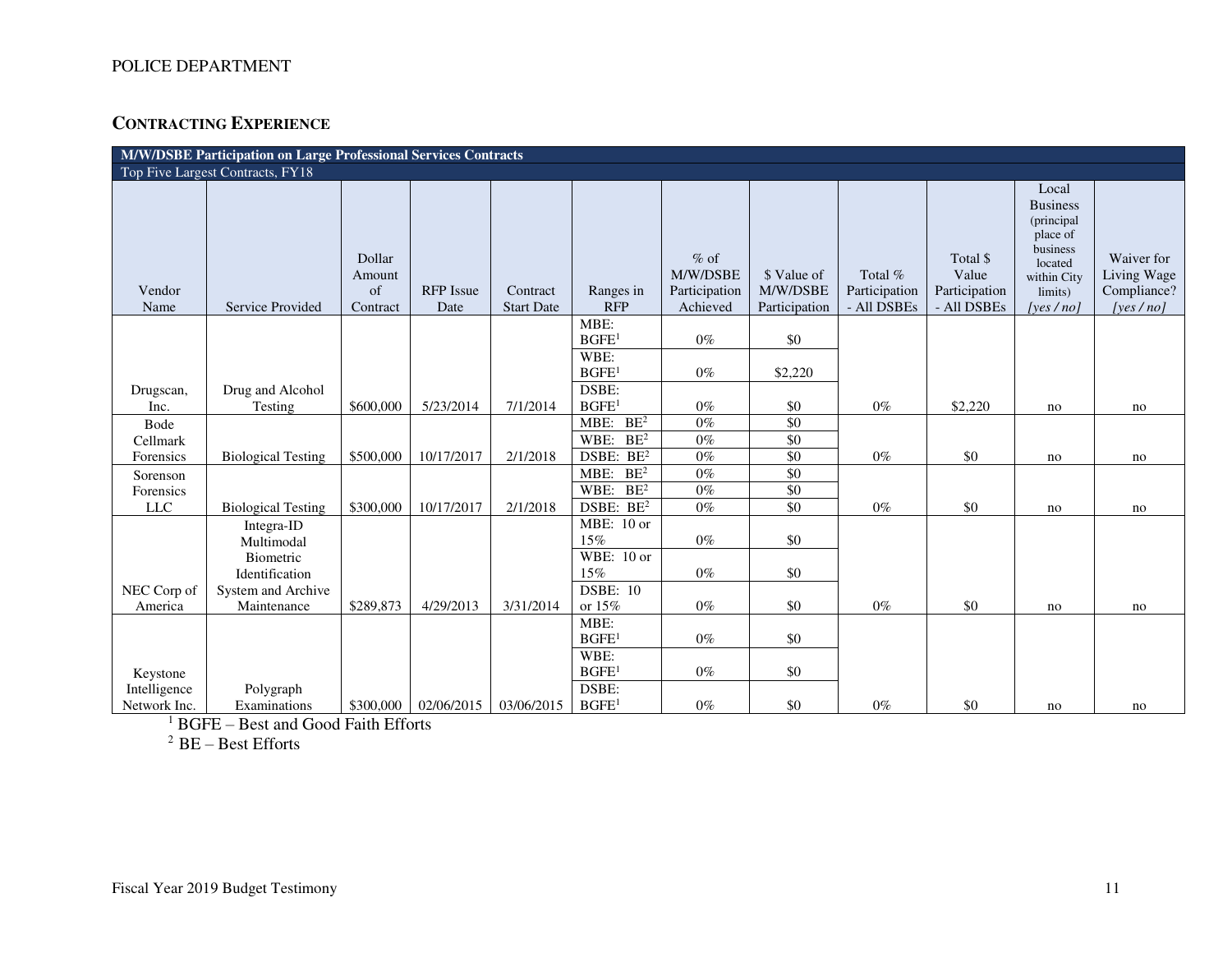# **EMPLOYEE DATA**

| <b>Staff Demographics (as of December 2017): All Funds</b> |                        |           |                        |                  |                  |  |  |  |
|------------------------------------------------------------|------------------------|-----------|------------------------|------------------|------------------|--|--|--|
|                                                            | <b>Full-Time Staff</b> |           | <b>Executive Staff</b> |                  |                  |  |  |  |
|                                                            | Male                   | Female    |                        | Male             | Female           |  |  |  |
|                                                            | African-               | African-  |                        | African-         | African-         |  |  |  |
|                                                            | American               | American  |                        | American         | American         |  |  |  |
| Total                                                      | 1,484                  | 1,034     | Total                  | 2                | 1                |  |  |  |
| % of Total                                                 | 20%                    | 14%       | % of Total             | 33%              | 17%              |  |  |  |
| Average Salary                                             | \$68,095               | \$61,468  | Average Salary         | \$220,860        | \$190,282        |  |  |  |
| <b>Median Salary</b>                                       | \$68,717               | \$68,717  | <b>Median Salary</b>   | \$220,860        | \$190,282        |  |  |  |
|                                                            | White                  | White     |                        | White            | White            |  |  |  |
| Total                                                      | 3,381                  | 716       | Total                  | $\overline{2}$   | 1                |  |  |  |
| % of Total                                                 | 45%                    | 10%       | % of Total             | 33%              | 17%              |  |  |  |
| Average Salary                                             | \$69,586               | \$61,933  | Average Salary         | \$190,282        | \$201,721        |  |  |  |
| <b>Median Salary</b>                                       | \$68,717               | \$68,717  | Median Salary          | \$190,282        | \$201,721        |  |  |  |
|                                                            | Hispanic               | Hispanic  |                        | Hispanic         | Hispanic         |  |  |  |
| Total                                                      | 467                    | 205       | Total                  | $\mathbf{0}$     | $\overline{0}$   |  |  |  |
| % of Total                                                 | 6%                     | 3%        | % of Total             | $0\%$            | $0\%$            |  |  |  |
| Average Salary                                             | \$65,199               | \$60,864  | Average Salary         | N/A              | N/A              |  |  |  |
| <b>Median Salary</b>                                       | \$68,717               | \$68,717  | <b>Median Salary</b>   | N/A              | N/A              |  |  |  |
|                                                            | Asian                  | Asian     | Asian                  |                  | Asian            |  |  |  |
| Total                                                      | 121                    | 25        | Total                  | $\boldsymbol{0}$ | $\boldsymbol{0}$ |  |  |  |
| % of Total                                                 | $2\%$                  | $0\%$     | % of Total             | $0\%$            | $0\%$            |  |  |  |
| Average Salary                                             | \$64,675               | \$66,606  | Average Salary         | N/A              | N/A              |  |  |  |
| Median Salary                                              | \$68,717               | \$68,717  | Median Salary          | N/A              | N/A              |  |  |  |
|                                                            | Other                  | Other     |                        | Other            |                  |  |  |  |
| Total                                                      | 15                     | 14        | Total                  | $\Omega$         | $\overline{0}$   |  |  |  |
| % of Total                                                 | $0\%$                  | $0\%$     | % of Total             | $0\%$            | $0\%$            |  |  |  |
| Average Salary                                             | \$62,842               | \$60,075  | Average Salary         | N/A              | N/A              |  |  |  |
| <b>Median Salary</b>                                       | \$68,717               | \$63,458  | <b>Median Salary</b>   | N/A              | $\rm N/A$        |  |  |  |
|                                                            | Bilingual              | Bilingual | Bilingual              |                  | Bilingual        |  |  |  |
| Total                                                      | 170                    | 72        | Total                  | $\overline{0}$   | $\overline{0}$   |  |  |  |
| % of Total                                                 | 31%                    | 36%       | % of Total             | $0\%$            | $0\%$            |  |  |  |
| Average Salary                                             | \$67,614               | \$70,968  | Average Salary         | N/A              | $\rm N/A$        |  |  |  |
| Median Salary                                              | \$74,334               | \$74,861  | Median Salary          | N/A              | N/A              |  |  |  |
|                                                            | Male                   | Female    | Male                   |                  | Female           |  |  |  |
| Total                                                      | 5,467                  | 1,995     | Total                  | $\overline{4}$   | $\overline{c}$   |  |  |  |
| % of Total                                                 | 73%                    | 27%       | % of Total             | 67%              | 33%              |  |  |  |
| Average Salary                                             | \$68,679               | \$61,613  | Average Salary         | \$205,571        | \$196,002        |  |  |  |
| <b>Median Salary</b>                                       | \$68,717               | \$68,717  | <b>Median Salary</b>   | \$196,002        | \$196,002        |  |  |  |